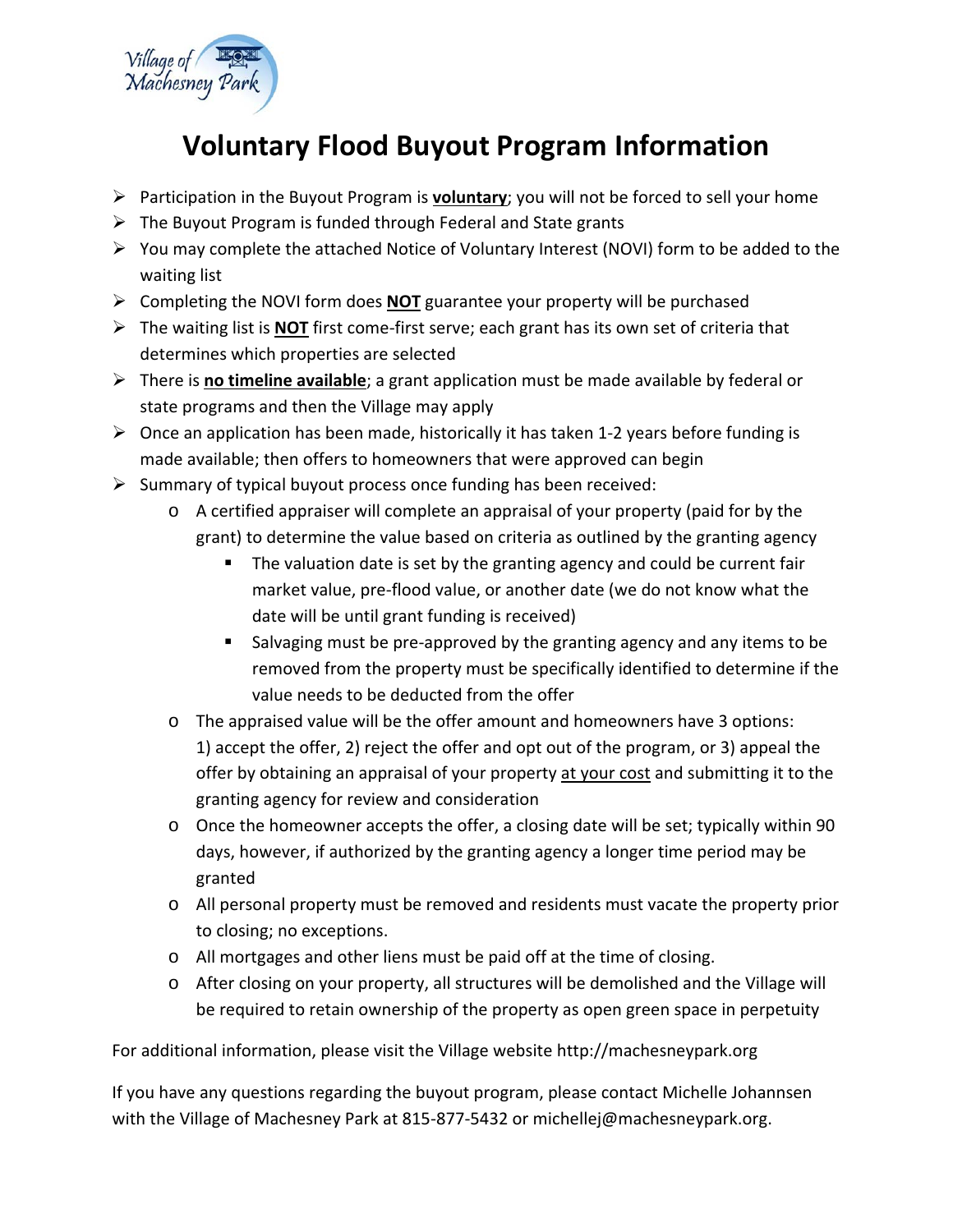

## **Notice of Voluntary Interest**

## **Flood-prone Property Acquisition Project Homeowner Interest Sign-up Sheet and Voluntary Interest Notice**

Please complete this form if you **are** interested in exploring further options for reducing your flood losses. **Signing this document does not commit you to any action:** 

| Owner(s) Name(s): Name (3) 3 and 2012 11 and 2012 12:00 12:00 12:00 12:00 12:00 12:00 12:00 12:00 12:00 12:00 |       |       |                          |  |
|---------------------------------------------------------------------------------------------------------------|-------|-------|--------------------------|--|
|                                                                                                               |       |       | Machesney Park, IL 61115 |  |
|                                                                                                               |       |       |                          |  |
| Phone Number: 2008                                                                                            |       |       |                          |  |
| Alternate Contact Information:                                                                                |       |       |                          |  |
| Preferred method of communication:                                                                            | Email | Phone | Mail                     |  |

**The local government is required by FEMA to inform you that your participation in this project for open-space acquisition is** *voluntary***. Neither the** *State* **nor the** *Local Government* **will use its eminent domain authority to acquire the property for open-space purposes if you choose not to participate, or if negotiations fail.** 

| <b>Owner Signature</b> | Date |  |
|------------------------|------|--|
|                        |      |  |
| <b>Owner Signature</b> | Date |  |